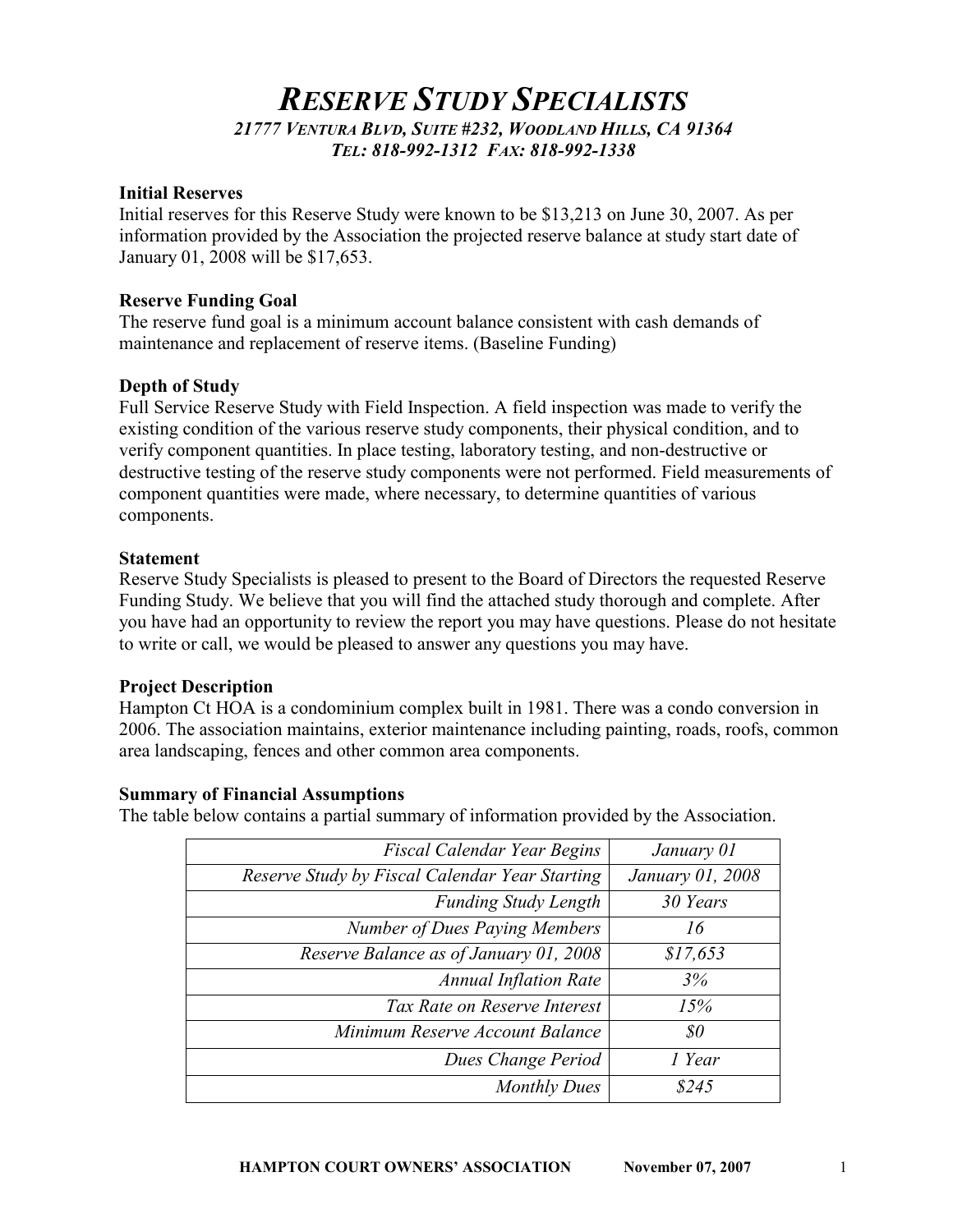# Reserve Study Assumptions

- Cost estimates and financial information are accurate and current.
- No unforeseen circumstances will cause a significant reduction of reserves.
- Sufficient comprehensive property insurance exists to protect from insurance risks.
- The association plans to continue to maintain the existing common area and amenities.
- Reserve payments occur at the end of every calendar month.
- Expenses occur at the end of the expense year.

# Impact of Component life

The projected life expectancy of the major components and the reserve funding needs of the association are closely tied. Performing the appropriate routine maintenance for each major component generally increases the component useful life, effectively moving the component expense into the future, which reduces the reserve funding payments of the association.

Failure to perform such maintenance can shorten the remaining useful life of the major components, bringing the replacement expense closer to the present, which increases the reserve funding payments of the association.

# Study Method

Funding studies may be done in several ways, but we believe that the value of a meaningful funding study lies in the details. "Bulk" studies are quick, usually inexpensive, and almost always border on worthless.

In this study, we have used the "Component" method because it is the only method, which allows scrutiny of the funding details. The method is pragmatic, and allows human judgment and experience to enter into the equation.

Unless noted otherwise, the present cost of every reserve item in this report has been estimated using the "National Construction Estimator", a nationally recognized standard, and modified by an area cost adjustment factor.

Where possible, known costs have been used. In addition, every reserve item has been given an estimated remaining useful life, an estimated useful life when new, and has been cast into the future to determine the inflated cost.

Equal annual payments are calculated for each reserve item based upon a payment starting year and a payment ending year using the end of period payment method. Interest earned on accumulated reserve funds and taxes on the reserve interest are also calculated. Initial reserve funds are consumed as expenses occur.

As you review this report, we are certain that you will appreciate the level of detail provided, allowing you to review each reserve item in detail.

## Summary of Findings

Reserve Study Specialists has estimated future projected expenses for the association based upon preservation of existing improvements.

The attached funding study is limited in scope to those expense items listed in the reserve study. Of primary concern is the preservation of a positive funding balance with funds sufficient to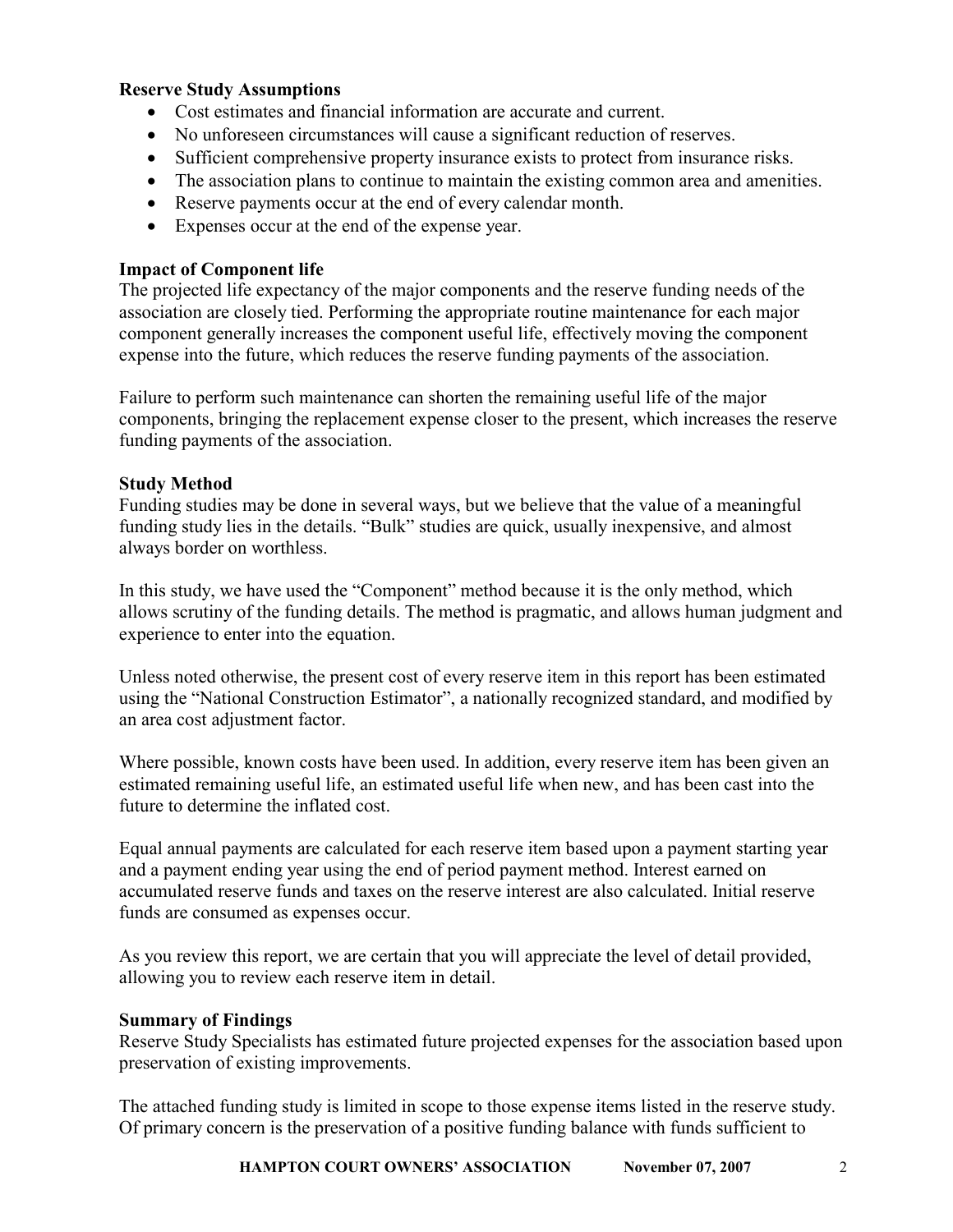meet projected expenses throughout the study life. Based upon the attached funding study, it is our professional opinion that annual reserve contributions as shown in the attached study will realize this goal. The association warrants that the information provided to Reserve Study Specialists, including but not limited to that information contained in the attached reserve study, that the maintenance records are complete and accurate, and that Reserve Study Specialists may rely upon such information and documents without further verification or corroboration.

Where the age of a particular Reserve Item (as listed in the Reserve Study) is unknown, the association shall provide to Reserve Study Specialists best-estimated age of that item. If the association is unable to provide and estimate of a Reserve Item's age, Reserve Study Specialists shall make its own estimate of age of the Reserve Item. The Reserve Study is created for the association's use, and is a reflection of information provided to Reserve Study Specialists. This information is not for the purpose of performing an audit, historical records, quality or forensic analyses.

# Special Assessments

Special assessments are not required in this reserve study, unless specified in the funding plan, provided the Board of Directors and association members adopt this reserve study as submitted. Any material change from the recommended reserve contributions may result in special assessments in future.

# Percent Funded

Many reserve studies use the concept of "Percent Funded" to measure the reserve account balance against a theoretically perfect value. Percent Funded is often used as a measure of the "Financial Health" of an association. The assumption is, the higher the percentage, the greater the "Financial Health". The question of substance is simply: How much is enough? To answer the question, some understanding of Percent Funded is required. Percent Funded is the ratio of current cash reserves divided by the Fully Funded value at any instant in time. Fully Funded is defined as the present value of the sum of all reserve items divided by the expected life of each item. In essence, Fully Funded is simply the total of the average net present value of the association improvements.

Reserve items with a remaining life greater than the study life are not included in the calculation. For example: building framing, foundations, water lines, and other long-lived items that fall outside the envelope of the reserve study are excluded from the calculation. Percent Funded is then, the current reserve balance divided by the Fully Funded value multiplied by 100 (to give a percentage). The concept of percent funded is useful when the reserve study is comprehensive, but misleading when the reserve study is superficial or constrained. As a result, we recommend that the statement "Percent Funded" be used with caution.

This study will attempt to achieve a fully funded reserves (100% funded) during the length of the study.

# **Conclusion**

- The reserve contribution for 2008 remains the same as 2007 with no increase.
- The reserve contribution for 2009 & 2010 require 10% increase.
- The reserve contribution for 2011 and thereafter will have an increase of 3% annually to cover the inflation.